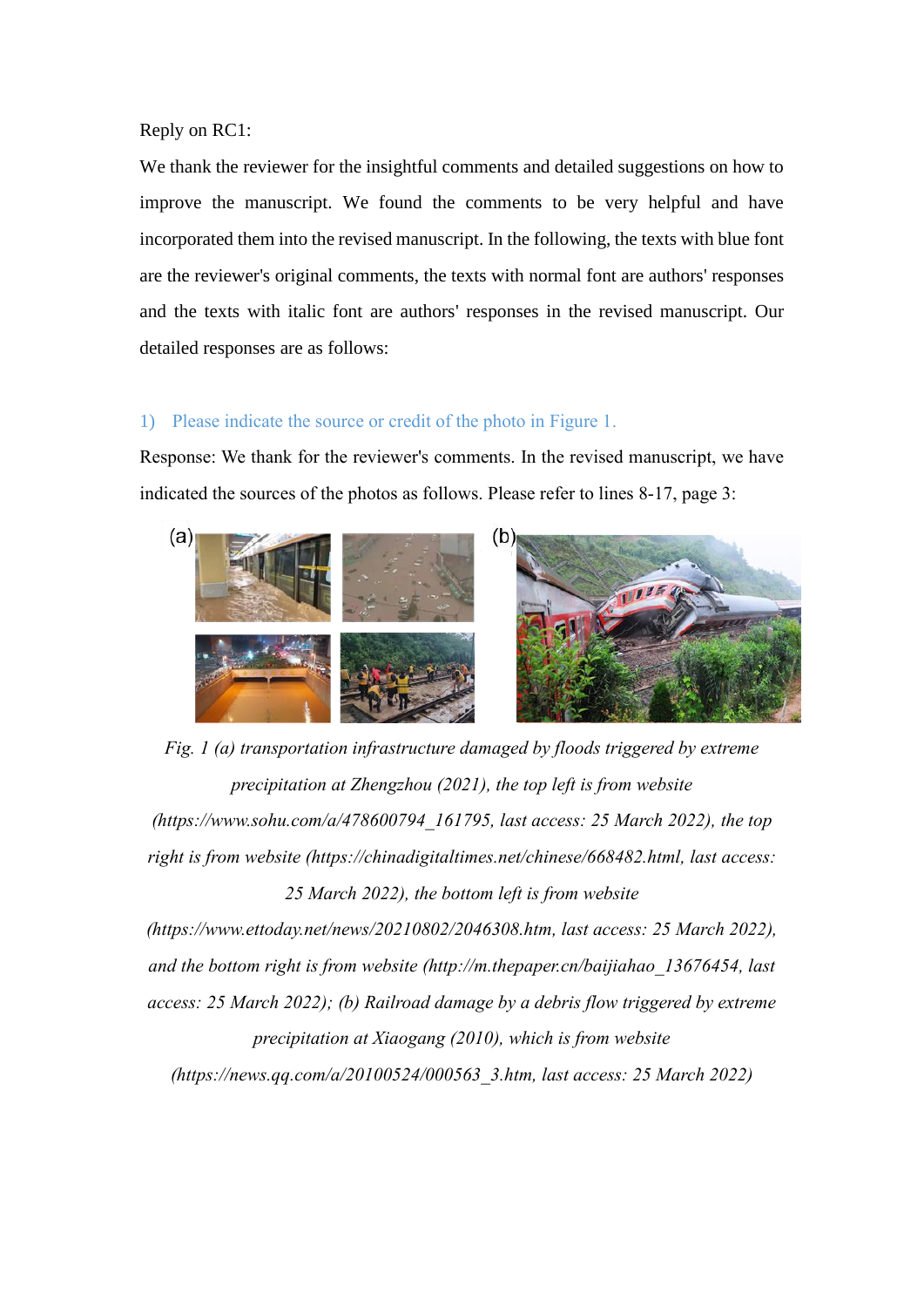2) What do the values in Table 3 mean? For example, does 5-8 in the Table 3 indicate the estimated value of the 95% confidence interval or what? Need to explain. If you only need to use the average value, then some columns may not be listed.

**Response**: We thank the reviewer for the suggestion. 5-8 (Range of average unit costs (RMB million/per km of double track) column in Table 3) is the range of average unit costs for land acquisition and resettlement from the world bank report. We used the number to calculate the average unit costs for land acquisition and resettlement (Average unit costs (RMB million/per km of double track) column in Table 3). In the revised manuscript, we have deleted "Range of average unit costs (RMB million/per km of double track" column to make the list more clear. Please refer to line 1, page 10:

| <i>Element</i>                       | Average unit costs (RMB<br>million/per km of double<br>track) |      |      |  |
|--------------------------------------|---------------------------------------------------------------|------|------|--|
| Land acquisition and resettlement    |                                                               | 6.5  |      |  |
| <b>Civil Works</b>                   | Embankment                                                    | 42.5 | 25.5 |  |
|                                      | Bridges/viaducts                                              |      | 60.5 |  |
|                                      | <b>Tunnels</b>                                                |      | 59.5 |  |
| <b>Track (ballasted)</b>             |                                                               | 6    |      |  |
| <b>Signalling and communications</b> |                                                               | 3.5  |      |  |
| <i><b>Electrification</b></i>        |                                                               | 4    |      |  |

3) 5 and M1-5d have different physical meanings, you need to unify them in Equation 1, Figure 4 and the corresponding text description.

**Response**: We thank the reviewer for the suggestion. In the revised manuscript, we have unified them in Equation 1, Figure 4 and the corresponding text description. Please refer to lines 12-14, page 11 and lines 1-6, page 12:

*The relationship between precipitation from news and M1-5d is given in Eq. (1) and derived using a least-squares fitting method, as presented in Fig. 4b, with R square 0.63. The constructed curve allows us to transform the precipitation in CN05.1(pre(M1*  $-$ 5)*) to the local precipitation as far as possible.*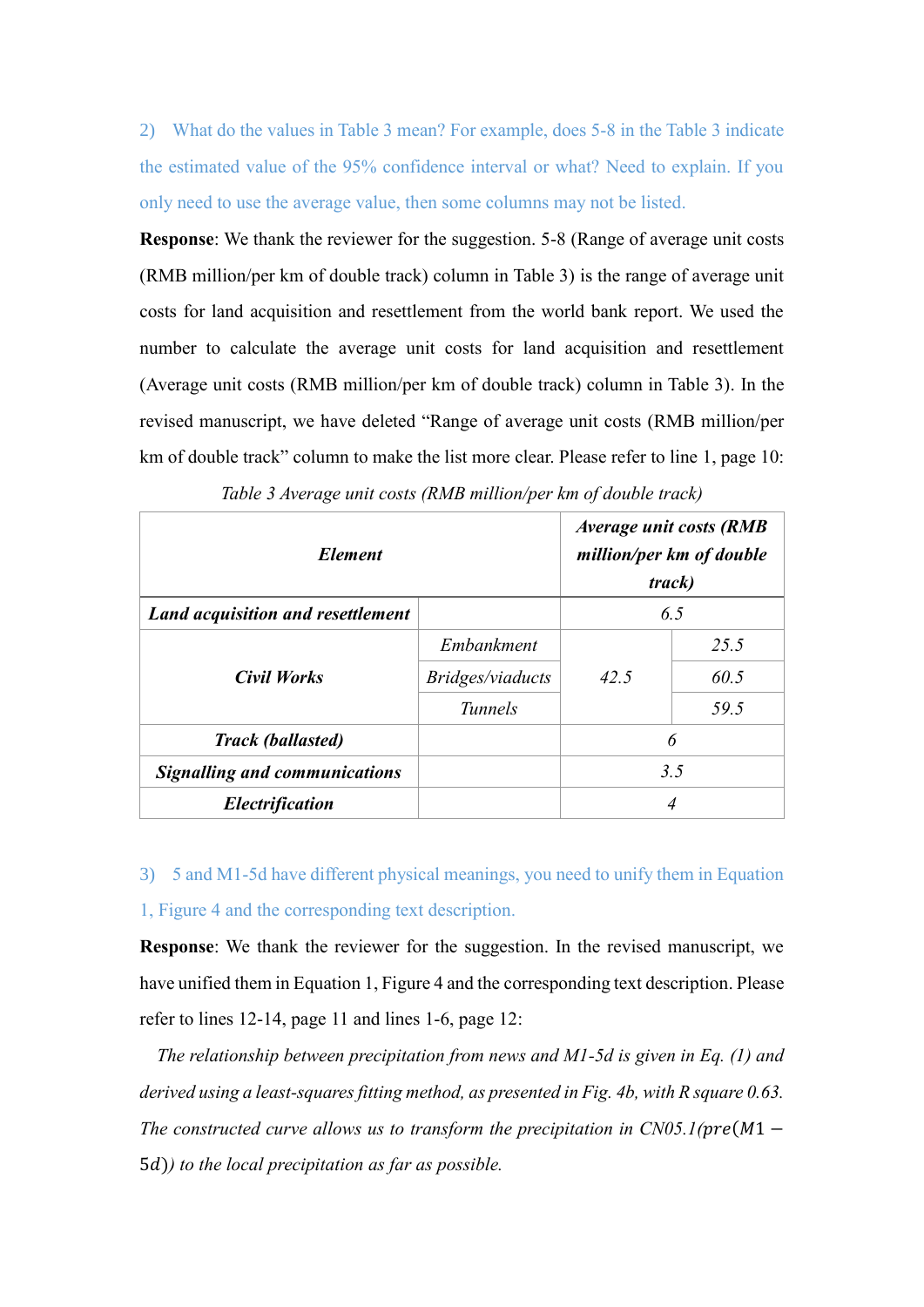$pre(news) = 1.87 * pre(M1 - 5d) + 27.35$  (1)



*Fig. 4 The precipitation information (a) the spatial distribution of precipitation extracted from news and CN05.1 (b) the relationship between precipitation extracted from news and M1-5d extracted from CN05.1.*

4) I did not see clearly or understand the part about the moving average method. I am especially curious about how to use the moving average method to get multiple values under the same rainfall intensity in Figure 5. Finally, the statistics get the highest, lowest and average value.

Response: In this part, the "moving average method" is a method that is applied by adding up all the damage ratios of points for a specific precipitation intensity range and dividing it by the total number of points. To make it clear, in the revised manuscript, we have added an example in Table A2 to illustrate the method and how to calculate the highest, lowest and average value in lines 8-14, page 15 as follows:

*To eliminate the noise and significant changes in the damage ratio, a moving average method is used to smooth the damage ratio in each precipitation intensity range. We add up all the damage ratios of points for a specific precipitation intensity range and divide it by the total number of points. In this study, we use the criteria for classifying the precipitation intensity issued by the China Meteorological Administrator (2008), which is presented in Table 5, to apply the moving average method. An example to illustrate the moving average method is presented in Appendix Table A2.*

*Table A2 An example to illustrate the moving average method. There are 3 damaged*